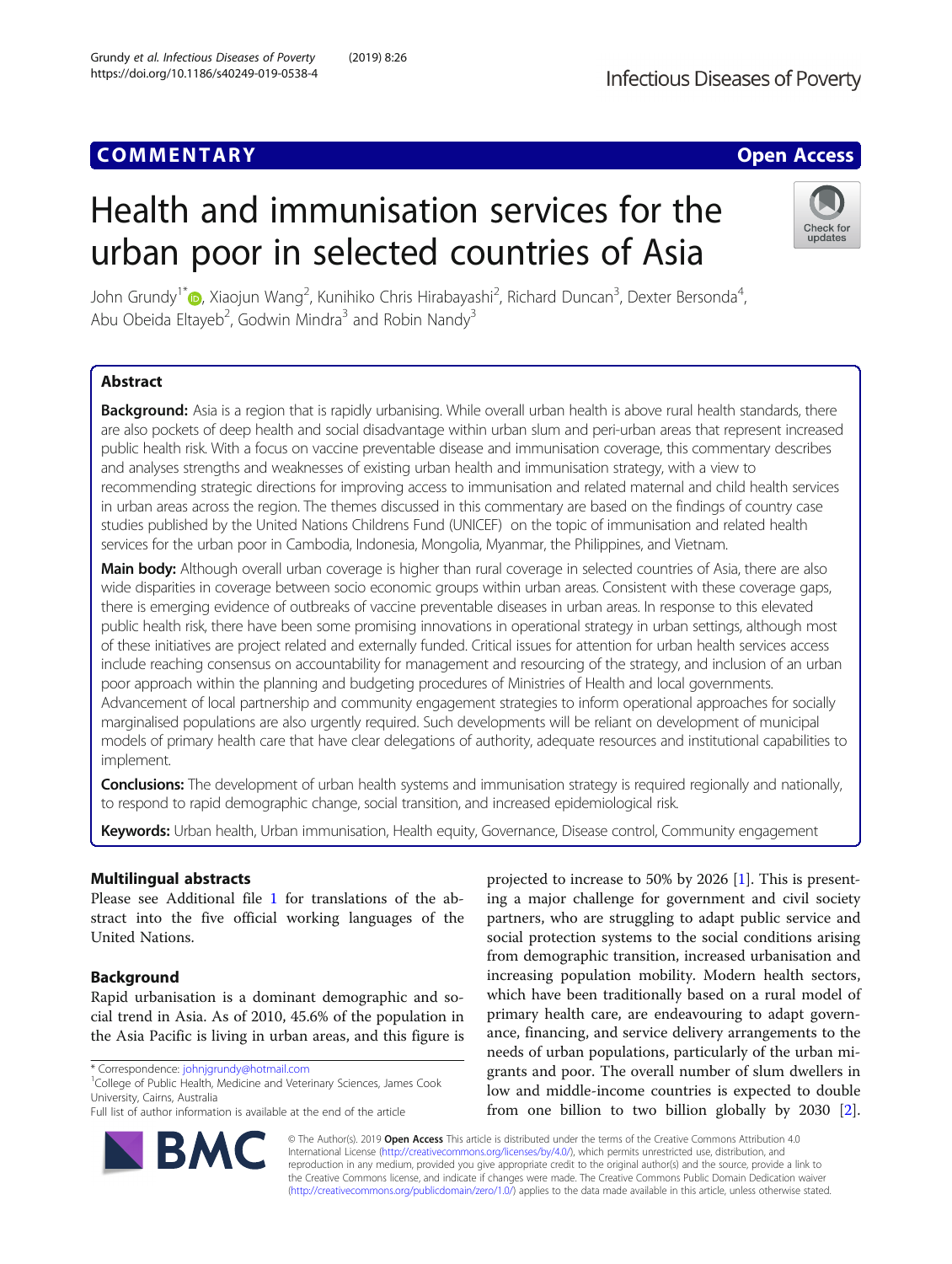Based on published population data from 2016, there is an estimated 63 million people who are living in slum communities in the six countries being discussed in this commentary [[3](#page-7-0)]. These countries include Cambodia, Indonesia, Mongolia, Myanmar, the Philippines, and Vietnam.

One of the health programmes that needs to adapt to this rapid transition are national immunisation programs, which have been highly successful in administering essentially rural based programs for prevention and control of vaccine preventable diseases such as neo natal tetanus, polio, and measles over the last 30 years [[4\]](#page-7-0). But the recent emergence between 2014 and 2016 of substantial vaccine preventable disease outbreaks in major cities of the region including Ulaanbaatar, Yangon, Manila, and Hanoi, along with evidence emerging of substantial coverage gaps between wealth quintiles in urban areas, are raising questions now about the effectiveness and equity of immunisation programming in rapidly urbanising areas.

So just how are countries in the region adapting national programs to the realities of this rapidly urbanising context? In a recently published set of case studies and thematic analyses on this topic, the United Nations Children's Fund (UNICEF) reviewed the policy and planning responses of countries to urban health and immunisation in selected countries of the Asian region [[5](#page-7-0)]. Table 1 below summarises the timing, data sources and major findings from the case studies.

As well as detailing the main findings, this commentary will suggest potential policy and planning responses for improving coverage and equity of access, with a focus on sustainability of interventions.

#### Main text

## Social conditions and demographic trends amongst the urban poor in Asia

In Myanmar, Vietnam, the Philippines, Cambodia, and Mongolia, access to government services is regulated through systems of civil registration. Although health systems are intended to provide services to all the population, lack of registration by urban migrants can restrict access through limited financing of health services for non-registered populations. It may also serve to restrict demand, as lack of legal status may inhibit the very poor from accessing public services due to concerns regarding the cost of services for unregistered populations [[6\]](#page-7-0). In Mongolia and the Philippines for example, social sector administrators and local authorities were requested to link up with the immunisation strategy to expand population access to services [[7\]](#page-7-0). In Vietnam, lack of registration of new arrivals in Ho Chi Minh City has meant that there has been a chronic underestimate of the 'real' population in the catchment area, with surveys subsequently confirming low overage amongst the urban poor [[8\]](#page-7-0). The question as to whether rural to urban poor Table 1 Timing, data sources and main findings of case studies in health and immunisation in East Asia

| Timing                   | The case studies were developed in<br>2017, and examined epidemiological,<br>demographic and social trends over<br>the last 15 years.                                                                                                                                                                                                                                                                                                                                                                                                                                                                                                                                                                                                                                                                                                                       |
|--------------------------|-------------------------------------------------------------------------------------------------------------------------------------------------------------------------------------------------------------------------------------------------------------------------------------------------------------------------------------------------------------------------------------------------------------------------------------------------------------------------------------------------------------------------------------------------------------------------------------------------------------------------------------------------------------------------------------------------------------------------------------------------------------------------------------------------------------------------------------------------------------|
| Data sources             | The main sources of information<br>for the case studies included<br>published literature about health<br>and immunisation in urban settings,<br>relevant national health policy and<br>planning documents, and data bases<br>of the World Health Organisation,<br>Demographic and Health surveys,<br>Multi Indicator cluster surveys and<br>UN-HABITAT population data.                                                                                                                                                                                                                                                                                                                                                                                                                                                                                     |
| Summary of main findings | o There is rapid urban growth in<br>all reviewed countries, not only<br>in major cities, but also in<br>provincial and district capitals,<br>with significant numbers residing<br>in urban slums.<br>o In five out of the six countries, coverage<br>gaps between the highest and lowest<br>wealth quintiles for urban populations<br>are quite significant.<br>o All six countries are reporting vaccine<br>preventable disease outbreaks in urban<br>areas in recent years.<br>o Social conditions expose the urban<br>poor to higher risk of vaccine<br>preventable disease outbreak.<br>o There have been some innovations<br>in operational responses to lower<br>coverage amongst the urban poor,<br>but implementation sustainability is<br>constrained by externally financed<br>projects operating in highly complex<br>local governance contexts. |

migrants are being counted and included in health and local government registers is therefore a major issue to be addressed in urban health policy.

Compounding this problem of the hidden nature of the urban poor is the severity of the social conditions in which they reside. There are large agglomerations of poor who relocate to areas where there is limited public health infrastructure and services, such as in the peri urban areas of Yangon and Phnom Penh. In Cambodia, the urban poor reside both in these peri urban areas, as well as in inner urban areas along railway tracks, in less accessible high-rise buildings and on public or privately-owned lands [[9](#page-7-0)]. In Myanmar, there are very high concentrations of peri urban poor, who have flooded into the city post political reform seeking improved economic opportunity [[10](#page-7-0)].

As outlined in Fig. [1](#page-2-0), substantial proportions of these urban populations are living in urban slums.

The UN-HABITAT definition of slums includes assessment of five major characteristics that include access to improved drinking water sources and sanitation facilities, durability of housing, enough living areas, and security of tenure [[11](#page-7-0)]. Some of these criteria are also applied to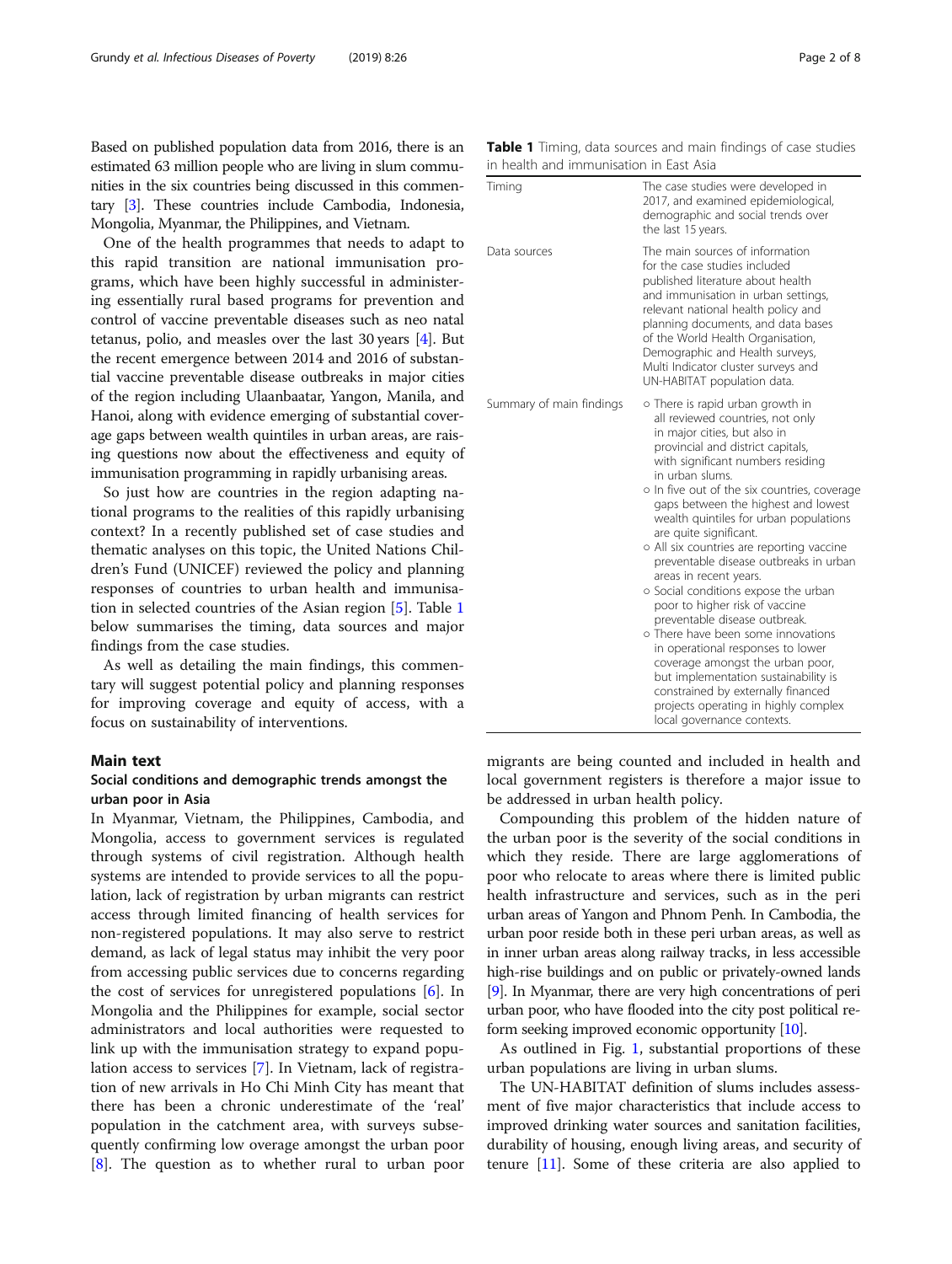<span id="page-2-0"></span>

assess household wealth in Demographic and Health Surveys (DHS). In the 2014 Cambodia DHS Survey, criteria such as household dwelling and household characteristics, consumer goods, and assets are used as a measure of socioeconomic status, after which standardized scores are used to define wealth quintiles [[12](#page-7-0)]. These classifications provide a degree of consistency in the measurement of the severity of social conditions in urban poor areas, especially given the diversity of social backgrounds that make up slum populations relating to socioeconomic status, occupation, ethnicity, and levels of mobility [[13\]](#page-7-0).

# Demographic trends in urban areas

The case studies demonstrate rapid growth in urbanisation across the region, with these demographic trends set to continue. In Mongolia, the political and free market reforms also unleashed rapid rural to urban migrations, resulting in the relocation of dispersed traditional housing settlements in rural regions to very high concentrations of these settlements in the 'Ger Districts' of Ulaanbaatar  $[14]$  $[14]$ . This rural style of living in the congested urban areas presents overwhelming public health infrastructure challenges relating to water, sanitation, and access to public services. Two out of the six countries will be more than 50% urbanised by 2025, and Indonesia by 2015 is already mostly urbanised. In five out of six countries, urbanisation trends are still on the increase [[15\]](#page-7-0).

This urban growth is occurring not only in the capitals of each country, but also in provincial cities and district towns, particularly in the larger population countries. Indonesia now has 27 cities and towns with populations of greater than 300 000. In the Philippines, this figure has now reached 18 cities and towns [\[15](#page-7-0)]. In the larger population countries, development of a nationwide urban development strategy is therefore an imperative.

Evaluation studies of immunisation program initiatives in Mongolia  $[16]$  and Cambodia  $[9]$  $[9]$  $[9]$ , and reports from Vietnam [[8](#page-7-0)] and Myanmar [\[17](#page-7-0)] indicate the problem of rapid migration to peri urban areas results in agglomerations of unregistered and uncounted populations, who either are not accessing services, or who are not being included within population denominators. These observations from the case studies align with those of a recent systematic review of urbanisation and immunization, which found that rural to urban migration has a negative effect on coverage in such settings as India, China and Nigeria, with processes of migration limiting the capability of parents to access health care services [\[18](#page-7-0)]. The case studies demonstrate that there are high levels of vulnerability in these migrant populations, due to lack of civil registration and insecure land tenure, which contributes to a sense of lack of entitlement to health care. Other dimensions of vulnerability include high levels of mobility, and lack of knowledge of vaccine preventable diseases and the benefits of vaccination [\[19](#page-7-0)].

# Immunisation coverage and vaccine preventable diseases in urban areas

The case studies identified that coverage gaps between wealth quintiles within urban areas are significant in five out of six cases, with a coverage gap in Cambodia of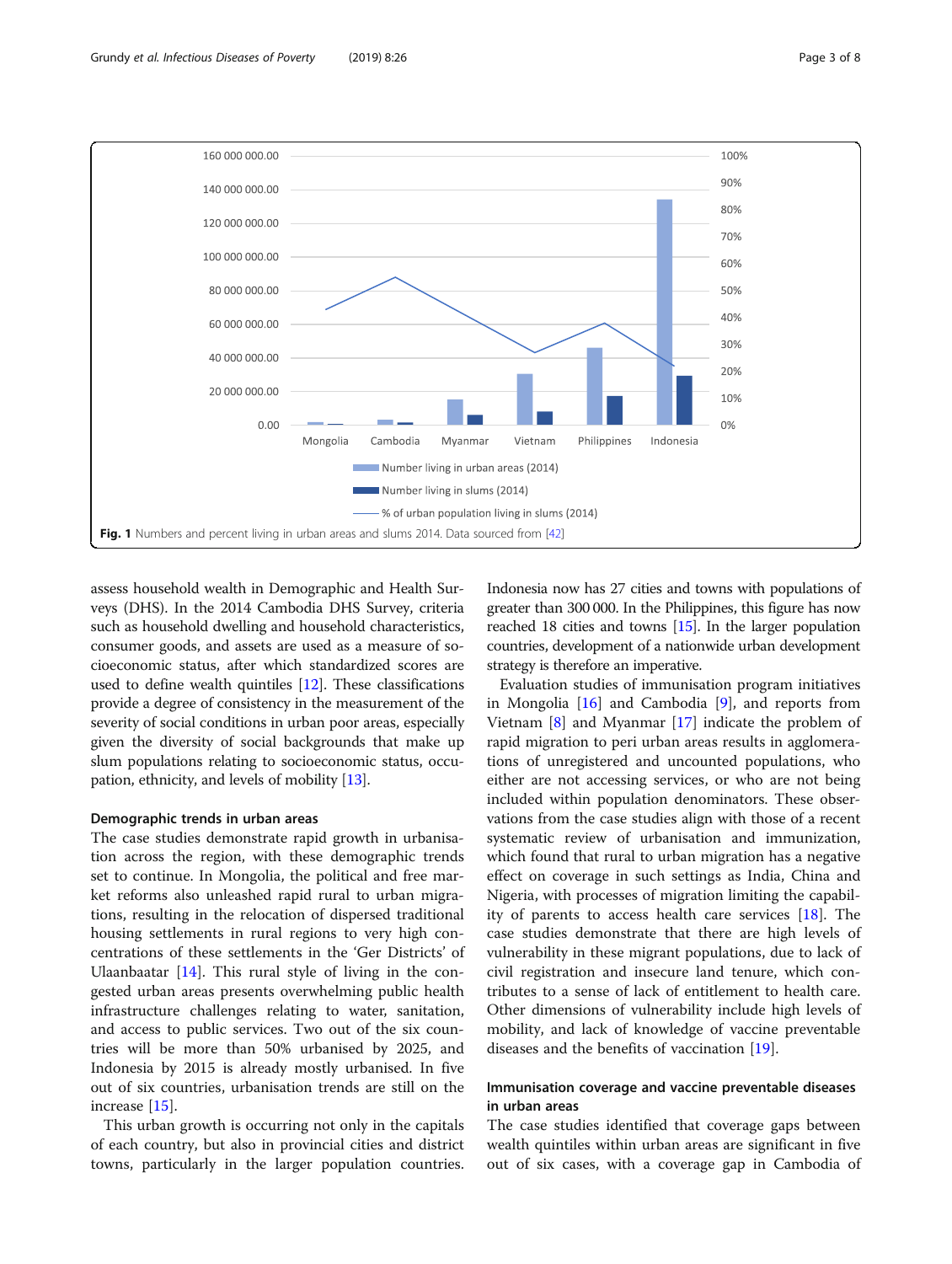12.1% between highest and lowest wealth quintiles in 2014, an 18.9% gap between highest and lowest wealth quintiles in Indonesia in 2012, a 16.7% gap between wealth quintiles in the Philippines in 2013, and an 11% gap between wealth quintiles in Vietnam in 2013. The highest gap between wealth quintiles in this group of countries is a gap of 29.2% in Myanmar in 2015.

Despite evidence of these gaps, analysis of data from successive DHS surveys (for children aged 12–59 months) indicates some narrowing of inequities. In Cambodia, analysis on urban coverage over the last 14 years has demonstrated a narrowing of inequities between wealth quintiles, where coverage gaps between the highest and lowest wealth quintiles (DPT3) have narrowed from 49% in 2000 to 12.2% in 2014 (children aged 12–59 months). The case study attributes this narrowing in coverage gaps to implementation of an EPI Review in 2010, which identified socially marginalised groups such as ethnic minorities and the urban poor as being at high risk for un-immunised status. These evaluation findings then translated into a nationwide "high risk strategy" that aims to identify high-risk groups and their locations across the country. A published review of the recent history of immunisation coverage in Cambodia identified nationwide application of the Reaching Every District strategy as a main factor in coverage improvement and recommended a more granular sub district micro-planning operational strategy to reach the last 10–20% of the unvaccinated population [\[20\]](#page-7-0).

Coverage gaps in Indonesia between highest and lowest wealth quintiles for DPT3 have narrowed from a 26% gap in 1997 to a 19% gap in 2012. In the Philippines, the same gap has narrowed only slightly from 17.3% in 1993 to 15.5% in 2013 (DPT3).

# Evidence of vaccine preventable disease outbreaks in urban areas in Asia

The case studies illustrate that recent vaccine disease outbreaks in Asia provide additional evidence to support the claim of significant immunity gaps in urban populations. In 2014 in the Philippines, there was a measles outbreak with highest caseloads of measles in the National Capital Region [[7\]](#page-7-0). A diphtheria outbreak then occurred in 2015 with 105 cases, of which one third of cases were reported in one City Hospital in Metro Manila [[21](#page-7-0)]. In 2015 in Vietnam, there was a nationwide measles outbreak, with 150 deaths reported at the National Paediatric Hospital in Hanoi [\[8](#page-7-0)]. In Indonesia, there have been annual measles outbreaks in slums in North, East and West Jakarta Districts which comprised two thirds of annual confirmed measles cases [[22\]](#page-7-0). In Phnom Penh in 2005, a vaccine derived polio virus was detected in an urban slum area near the centre of the city, which resulted in the need for a subsequent national campaign effort [\[13](#page-7-0)]. And finally, in Mongolia in 2016, there was a measles outbreak

nationally, with the outbreak first reported in Ulaanbaatar City and most cases reported from there. In all there were 23 000 cases and 105 fatalities [[23](#page-7-0)].

These findings point to significant immunity gaps for vaccine preventable diseases in urban settings in Asia and align with other findings of the risks of vaccine preventable disease outbreaks in urban areas. A study of measles incidence in urban slums of Surat City in Gujarat India observed that urban slums are at particular risk of rapid disease transmission, due to overcrowding and lower vaccination rates. Urban poor populations can provide a reservoir for the measles virus which can then be transmitted more widely to rural populations [[24](#page-7-0)]. Along with public health factors such as lack of hygiene, malnutrition, overcrowding and high illiteracy in slums, health system factors such as low immunization coverage and poor surveillance are also responsible for disease outbreaks in India [[25](#page-7-0)].

Inequities in urban immunisation coverage are not only related to measles and diphtheria in urban areas. The same coverage inequities are likely to be evident in relation to the introduction of newer vaccines such as pneumococcal and rotavirus vaccines. Recent data from the 2017 Demographic Health Survey in the Philippines demonstrates that the wealthiest urban health quintile has a coverage of 62% for the first dose of pneumococcal vaccine, whereas the lowest urban wealth quintile has coverage of 45% [[26\]](#page-7-0). Given that studies in urban hospitals in Myanmar [\[27\]](#page-7-0), Cambodia [[28](#page-7-0)] and Mongolia [[29](#page-7-0)] have demonstrated that rotavirus is the leading cause of severe acute gastroenteritis as well as diarrhoea related hospitalizations for children less than 5 years of age, equity of access to new vaccines for the urban poor (including for pneumococcal and human papillomavirus vaccines) should be a high policy and planning priority for urban health planners.

## Innovations in immunisation operational strategy in urban areas

In the cases of Vietnam, Cambodia, Mongolia, Myanmar, the Philippines and Indonesia, national programs have been trialling approaches to urban immunisation strategy. In Cambodia, building on lessons learned from campaign methodology and a reaching every community approach, the national program developed a 'high risk community' listing of villages across the country which included urban poor locations [\[30](#page-7-0)]. In Indonesia, a pilot project in Jakarta is trialling communication, monitoring and management strategies in high risk areas of Jakarta, with some promising coverage improvement reported [[31\]](#page-7-0). Mongolia developed a revitalised Reaching Every District strategy from 2010, focusing on high risk identification, household visits to the urban poor, and social sector and civil society collaborations to expand access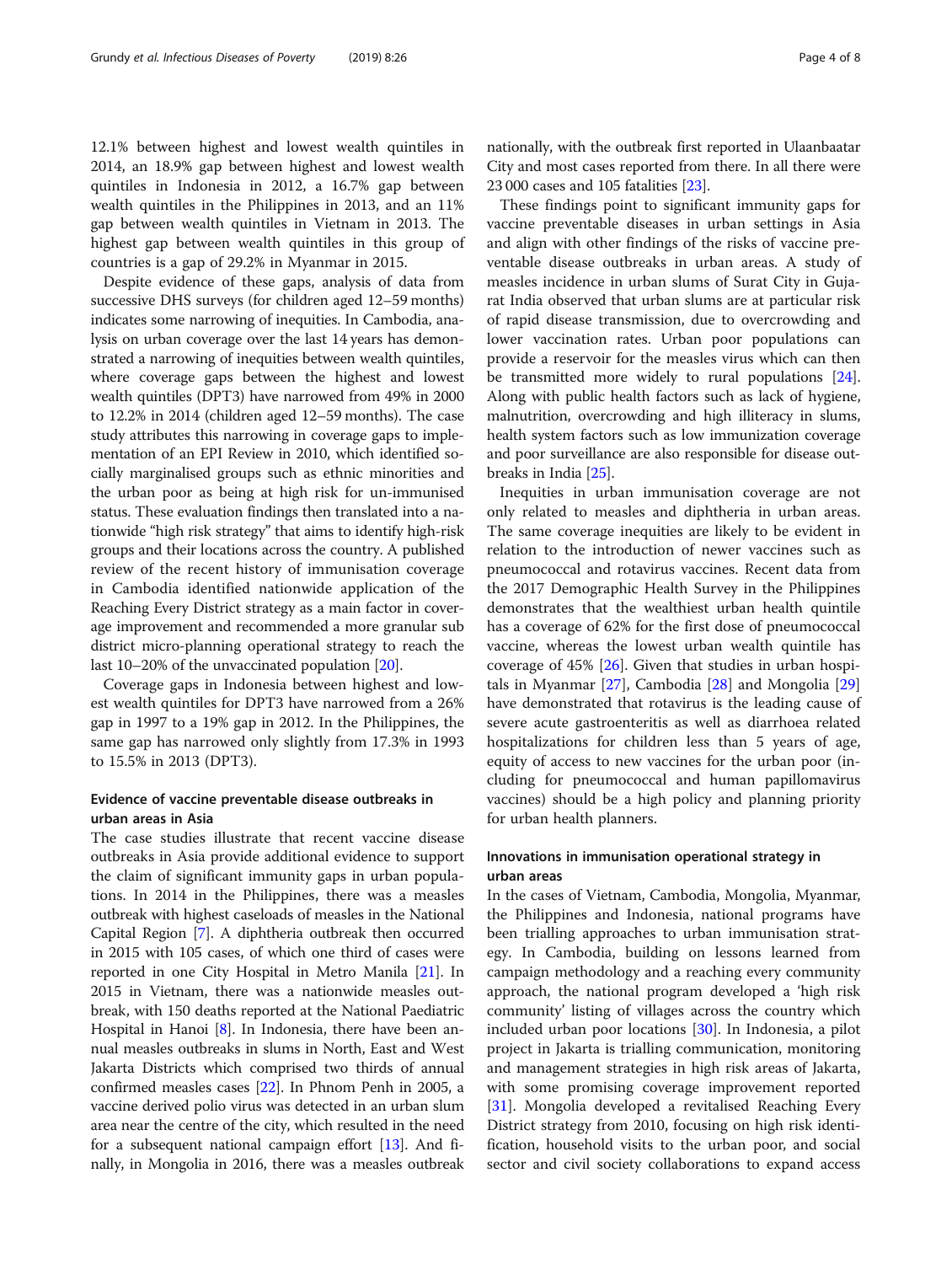through improved civil registration. Several evaluations there have demonstrated the potential of the approach to improve immunisation and other health service access for the urban poor  $[6, 13]$  $[6, 13]$  $[6, 13]$  $[6, 13]$ . In Myanmar, a reaching every community approach was designed in 2010, with a focus on mapping of high-risk areas, and an emphasis on analysis of risk in terms of social distance and not just physical distances [[32\]](#page-7-0).

In the Philippines, a "reaching every purok" strategy has been devised, as a corollary to a wider nationwide reaching every barangay approach (with purok and barangay referring to the lowest administrative levels in rural and urban locations respectively). Main elements of the strategy here include mapping of high-risk areas, identifying high risk puroks through household card checks, developing a method for risk classification, working with community volunteers and local authorities to expand access to services through household visits [[33](#page-7-0)]. In Vietnam, a national immunisation review focussed on urban strategy development and highlighted major issues such as population tracking, waste management, public and private sector coordination, consistency in immunisation scheduling, and financing by local government as the main issues to be addressed in the upcoming comprehensive multi-year plan (cMYP) for immunisation [\[8](#page-7-0)].

Although project designs and financing have the potential to positively influence policies and plans, in the end, sustaining such project initiatives is reliant on their integration into national planning and budgeting systems. The Mongolia evaluations express in some detail the challenge in moving from a project to a system approach. Despite even the development of a Ministerial Decree on Reaching Every District strategy, the strategy has still failed to be embedded in health system planning and budgeting functions, leaving the initiative highly exposed to the vagaries of project financing [[13](#page-7-0)]. Despite this managerial challenge, one in depth evaluation in Mongolia found that additional families can be reached through community level mapping and follow up, provided additional resources can be mobilised to reach out to the most disadvantaged [\[6](#page-7-0)].

Although some countries have documented separate guidelines for urban strategy (as in Cambodia, the Philippines, and Vietnam), the case studies identify that no country provides strategic or operational planning guidance for urban immunisation within a multi-year plan for immunisation. In Cambodia, the nationwide Reaching Every Community approach is being financed through the Global Vaccine Alliance (GAVI) Health System Strengthening funds, leaving the question open as to how national and local governments will take up financing of the strategy post project completion. In Vietnam, the clear evidence base and intent for strategy development is there, but the exact policy or procedural instrument by which to extract budgetary commitments from local Governments in Hanoi and Ho Chi Minh City remains unclear. [\[8](#page-7-0)] In the Philippines, advocacy meetings with local chief executives are proposed to accelerate the strategy, but how local governments are held accountable for financing and re-sults are not made clear [\[16\]](#page-7-0). In Myanmar, the government has recently proposed significant decentralisation reforms in line with the new constitution. Despite these reforms, townships (the third administrative level in Myanmar) do not yet have operational budgets linked to health plans. In contrast, financing is 'project based' and strongly co related to external financing [\[34](#page-7-0)].

In summary, although there are promising innovations in operational strategy in urban immunisation, there are significant gaps in strategic policy and planning initiatives to tie down accountability and financing within policy or strategic planning documents, or in health system procedures.

# Governance arrangements for immunisation and urban health care in Asia

In the 1970s and 1980s, many of these countries including Myanmar, Mongolia, and Vietnam, built a primary health care system based on a rural health model, with clear command and control structures, and administrative boundaries with defined population catchments, linked to primary care centres and village volunteers networked into a 'social mobilisation' communication approach. The case studies demonstrate that urban health has evolved in a significantly more complex way, with governance and service delivery mechanisms dispersed across government, local government, civil society, and private sector actors, with a completely different set of institutional and population dynamics.

Local governments have also proved to have critical roles in urban immunisation. In Vietnam, whilst the central government retains its financing functions for vaccines and cold chain equipment, the financing of operations rests with local government officials [\[8\]](#page-7-0). In Myanmar, the Township Administrator (through the Township Health Committee) is responsible for ensuring the smooth operations of health services [\[35](#page-7-0)]. Since 2004, the Government of Cambodia legislated an 'Organic Law' which defined the decentralised roles of local government in the provision of health care. A published plan for the development of the Municipality of Phnom Penh envisions the expansion of public health services as coming within its area of governance accountability [\[36](#page-7-0)].

In the Philippines, services have been devolved to Local Government Units (LGUs) since the early 1990s, with these LGUs providing most of the operational financing of primary health care provision. In Mongolia, as part of its program of health reform, performance contracts were established between Family Group Practices, local government, and the Ministry of Health for provision of primary care [[6\]](#page-7-0). In Indonesia, the central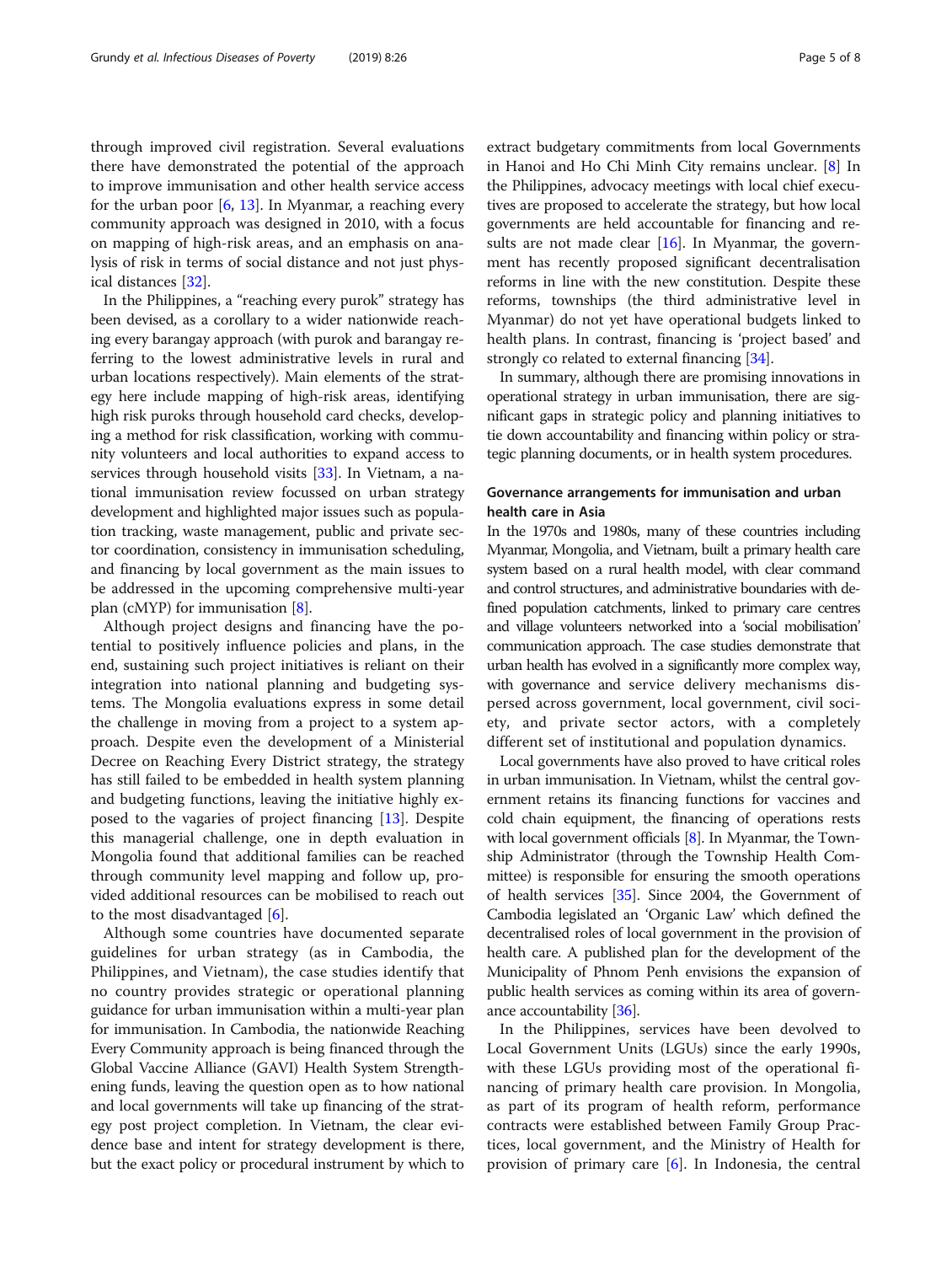government has the responsibility for policy and guidelines, supplementary immunization activities, procurement of vaccines and syringes, and technical assistance. But it is local government that has the responsibility for implementation in their area, provides budget for human resource recruitment and management, including for incentives, transportation, and maintenance [\[37\]](#page-7-0). Added into this governance and service delivery mix are the activities of non-government organisations and the private medical sector, who both have key roles in primary health care in urban settings. Across the region, non-government organisations have been active in promoting access to primary care for the urban poor. Although the public sector remains the mainstay of immunisation service provision, there is also growing evidence of increased availability of vaccines through a private sector model as illustrated by the cases of Cambodia [\[38\]](#page-7-0) and Vietnam [[8\]](#page-7-0).

Although these developments in devolution, and civil society and private sector development have also occurred in rural areas, it is in urban areas that civil reforms and private sector development has the highest concentration of reform initiatives and resources. The fragmentation of resource inputs, service providers and management arrangements will necessitate a coordinated partnership effort and cross sectoral collaboration to ensure efficiency and equity in essential public service delivery for urban poor areas. Similar findings were reached recently in a review of published studies on vector control in urban settings. This review concluded by recommending a joint approach involving policy makers and scientists, along with a call for increased political commitment and citizen engagement strategies in order to design an optimal re-sponse to vector control in urban settings [[39](#page-7-0)].

# Potential policy and planning pathways for the organisation and management of health care services for the urban poor

Given the institutional complexity of urban health care outlined in the case studies, and considering the increased epidemiological risk associated with urban slum settlements, there is a strong case for a rethinking of the organisational and management frameworks for urban health care in Asia. Although there are indications that various service delivery trials and pilots across the six countries have developed promising technical and operational capabilities, issues surrounding the enabling environment for the organisation of urban health care are less clear. Figure [2](#page-6-0) outlines various aspects of this enabling environment for urban health management, that would need to be addressed in order to develop sustainable management and delivery systems.

Defining the governance arrangements and accountabilities to support this enabling environment will be critical in terms of transitioning urban immunisation strategies from externally supported projects to core health system or local government functions. The urban immunisation strategy should define the governance arrangements, where by clear accountabilities from each set of stakeholders are defined in terms of overall coordination, human resource commitments, implementation of service delivery strategies and immunisation schedules, reporting of disease outbreaks, financing of operational budgets, maintenance of cold chain systems, waste management and communication and risk management. Community engagement strategy is also a critical component of governance, given the weak political position occupied by urban slum dwellers, and particularly those occupying land with insecure tenure.

Linking of urban immunisation strategy to health and social policy will be another critical step in supporting an enabling environment for urban health system development. As demonstrated by the cases of Vietnam, Mongolia, Myanmar and Cambodia, lack of registration with local authorities means that either populations have the perception they do not have entitlements to health care, or services are not funded to provide care to non-registered populations, or migrant populations are not included within population denominators. Linkage to social sector policies, protection mechanisms and registration systems therefore provides important opportunities for immunisation programs to leverage institutional supports from parallel social sector investments and strategies. Examples of these include health financing and social protection schemes for the poor, conditional cash transfers, and civil, birth and school registration systems. Better linking of immunisation micro-planning upwards to City Master Planning should also enable immunisation planners to integrate their programs into local government planning processes, and in doing so, become less reliant on what is emerging as a regional pattern of external time bound project financing and pilot projects.

These directions align with the recent findings of an examination of capacity for decentralised health management in the Philippines. This study observed that capacity for decentralized management by local authorities is reliant on a synergistic relationship between decision making space, capability, and accountability  $[40]$  $[40]$ . That, it is difficult to be accountable for performance in the absence of decision-making authority and adequate human or material resources to implement on a wider scale. Conversely, if the motivation for accountability is not in place, decision making authority may not be exercised and resources not allocated. Along with national level laws, policies and resources, local government leadership and governance should therefore also be at the centre of efforts to develop sustainable and effective urban health systems.

These conclusions also align with the main findings of a study of intra urban inequities in Bangladesh, which found that intra-urban inequities have narrowed for access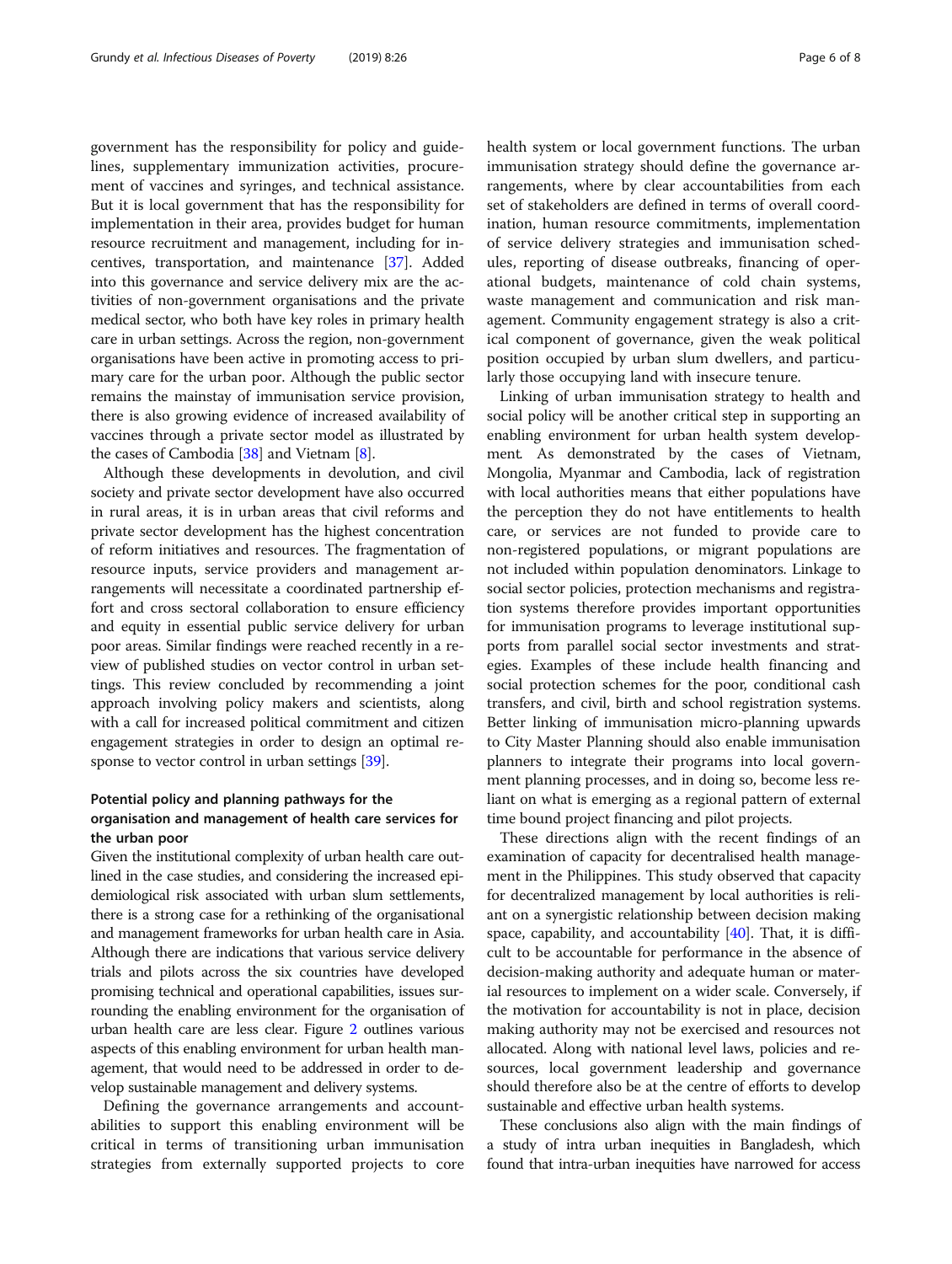<span id="page-6-0"></span>

to family planning and maternal care, largely due to improved access of slum populations to a variety of public sector, non-government and private sector primary health care clinics. Given this complexity of service provision, researchers concluded that it is vital to increase the government's regulatory capacity and stewardship role in urban health, in order to ensure adequacy of resources, and quality and affordability of urban health care [\[41\]](#page-7-0).

# Conclusions

The case studies on health and immunisation access in selected countries of Asia found that there are pockets of deep disadvantage in urban areas, with low immunisation coverage being associated with lower socio-economic status. These pockets of low coverage are resulting in widespread urban preventable disease outbreaks in Asia, and do not augur well for future containment of emerging diseases. It will be critical that policy makers tie down accountability for resourcing of the strategy, and to include the approach within the planning and budgeting procedures of Ministries of Health and local governments. In the medium to long term, technical agencies and partner governments will need to focus on development of municipal models of primary health care that have clear delegations of authority, adequate resources and institutional capabilities to implement. The development of urban health and immunisation strategy is urgently required regionally and nationally, to respond to the impacts of rapid demographic change, social transition, and increased epidemiological risk.

# Additional file

[Additional file 1:](https://doi.org/10.1186/s40249-019-0538-4) Multilingual abstracts in the five official working languages of the United Nations. (PDF 776 kb)

#### Abbreviations

CMYPs: Comprehensive multi Year Plan for Immunisation; DHS: Demographic and Health Survey; DPT: Diphtheria, Pertussis, and Tetanus Vaccine; GAVI: Global Vaccine Alliance; LGU: Local government unit; MICS: Multi

Indicator Cluster Survey; UN: United Nations; UNICEF: United Nations Children's Fund; WHO: World Health Organisation

#### Acknowledgements

The authors would like to acknowledge the inputs of country officers of UNICEF in East Asia and the Pacific for their assistance in the development of country case studies.

#### Funding

Funding for this research was provided through the Regional Office of UNICEF in Bangkok, Thailand.

#### Availability of data and materials

Specific data sets on disease incidence, immunisation coverage and demography are cited extensively in the text and reference list. The main report which forms the principal source of information for this paper is from "Case Studies in Health and Immunisation services for the Urban Poor in East Asia" UNICEF Publication. East Asia Office of UNICEF Bangkok Thailand. https://www.unicef.org/health/files/Health\_and\_Immunization\_Services\_for [the\\_Urban\\_Poor\\_in\\_East\\_Asia\\_P1\\_Case\\_Studies.pdf](https://www.unicef.org/health/files/Health_and_Immunization_Services_for_the_Urban_Poor_in_East_Asia_P1_Case_Studies.pdf).

#### Authors' contributions

JG undertook field health research in these countries between 1993 and 2013; and drafted the original paper and conducted literature searches. XW set the terms of reference for the research, collected data and information from varied sources, supervised and contributed to drafting of the paper. KCH and RD reviewed original drafts and provided suggestions for revisions. DB supported data analysis during the research. GM and AOE involved in the research. RN provided overall guidance to the research and the finalization of the paper. All authors read and approved the final manuscript.

#### Ethics approval and consent to participate

No ethics approval was sought for this article. The data and information contained in this report is a synthesis of existing collected and analysed data, most of which is available from public sources, including the data bases of the World Health Organisation and Demographic and Health Surveys and demographic data through UN Habitat.

#### Consent for publication

Not applicable.

#### Competing interests

The authors declare that they have no competing interests.

#### Author details

<sup>1</sup>College of Public Health, Medicine and Veterinary Sciences, James Cook University, Cairns, Australia. <sup>2</sup>UNICEF East Asia and Pacific Regional Office Bangkok, Thailand. <sup>3</sup>UNICEF Headquarter, New York, USA. <sup>4</sup>UNICEF, Manila, Philippines.